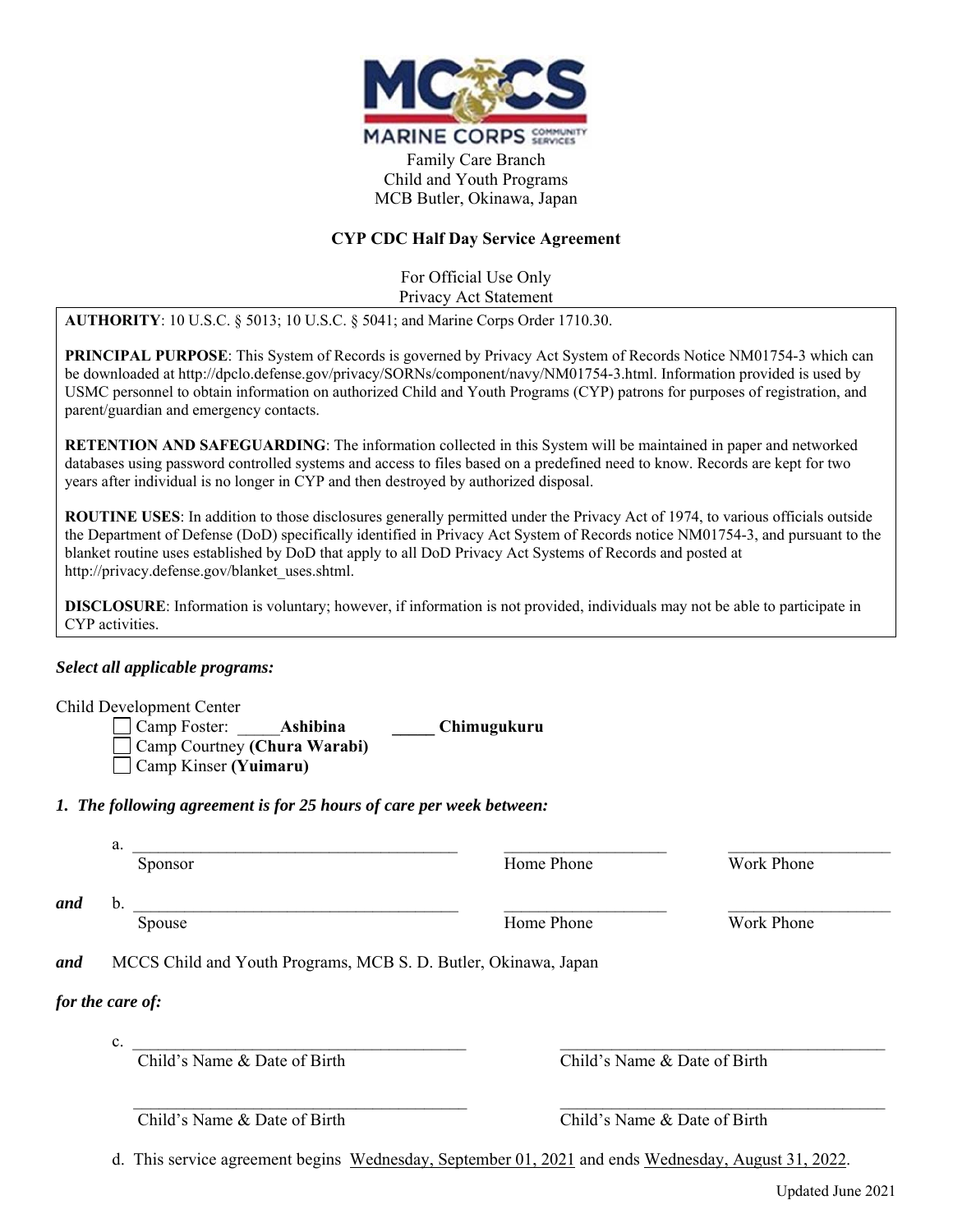#### *2. Fees, Payment, and Service Policies:*

 a. The Military Child Care Act requires the Department of Defense (DoD) to prescribe uniform fee regulations for military Child Development Programs annually. Fees are based on total family income and apply to children attending on a regular basis. Patrons will be placed in the highest fee category until verification of total family income is complete.

 b. Per DoDI 6060.2, Total Family Income (TFI) includes all earned income including wages, salaries, tip, longterm disability benefits, voluntary salary deferrals, quarters allowances and subsistence allowances and in-kind quarters and subsistence received by military member, pay for service in a combat zone and anything else of value, even if not taxable, that was received for providing services. Quarters allowance and subsistence allowances mean the Basic Allowance for Quarters and the Basic Allowance for Subsistence received by military personnel (with respect to grade and status) and the value of meals and lodging furnished in-kind to military personnel residing on military bases.

c. Parents must notify CYP of family financial status changes that may affect their Fee Category.

d. Half day option fees are set to  $\frac{1}{2}$  of regular full day rates for no more than 25 hours of care per week. Hourly care rates will apply for care in excess of 25 hours per week.

 e. A two-week non-payment vacation option is authorized per child per agreement year for enrollment. The nonpayment must be requested in writing at least two weeks prior to the vacation period. All requests must be in weekly (Monday through Friday) increments. Unused non-payment vacation time cannot be carried over from one contract year to another year. CYP may fill spaces during a patron's two-week non-payment vacation period.

f. There is no reduction of fees for absences or illnesses. Fees are not reduced for absences, holidays, or short term emergency closures such as typhoons and air conditioning, water or power outages which require CYP to close. Services will not be available on federal holidays, typhoon closures, and short-term emergencies. Parents will be notified of additional periods of non-service as determined by CYP, as soon as such periods are known.

g. DoD contractors are not eligible for child care fee assistance or a reduction in fees for additional children in the same family.

h. The patron agrees to pay CYP for the services as long as the space is held for the child, whether the space is used or not, except when the two-week non-payment vacation option is used.

i. Children absent from CYP due to a parent's extended TAD/TDY deployment have two options available: (1) pay in full to hold child's space; or (2) withdraw child from the program and be placed at the top of the waiting list for the first available space upon return.

 j. Fees are due before services are rendered. Fees not received prior to services being rendered may result in a temporary suspension or cancellation of agreement services. If paying weekly, payment is due by close of business the last day of the business week; if paying on the 1st and 15th, payment is due by the 1st and 15th of each month (if the 1st or 15th is on a weekend or holiday payment is due the business day prior); or if paying monthly, payment is due the first business day of the month. Any payment not made within 3 calendar days of due date will require payment before child can enter care.

k. Emergency contacts will be notified for children left in CYP facilities after program hours. The Provost Marshall will be contacted for assistance if the patron or emergency contact is not available. When a patron consistently fails to pick up a child after the program closes, care may be suspended or terminated.

l. Emergency Leave will only be granted for thirty calendar days (without payment due) with official documentation from an appropriate authority (e.g., emergency orders from sponsor's command, American Red Cross, etc.). Prepayment will be due to hold the child's space beyond the approved 30 calendar days. CYP may temporarily fill spaces during a patron's emergency leave period.